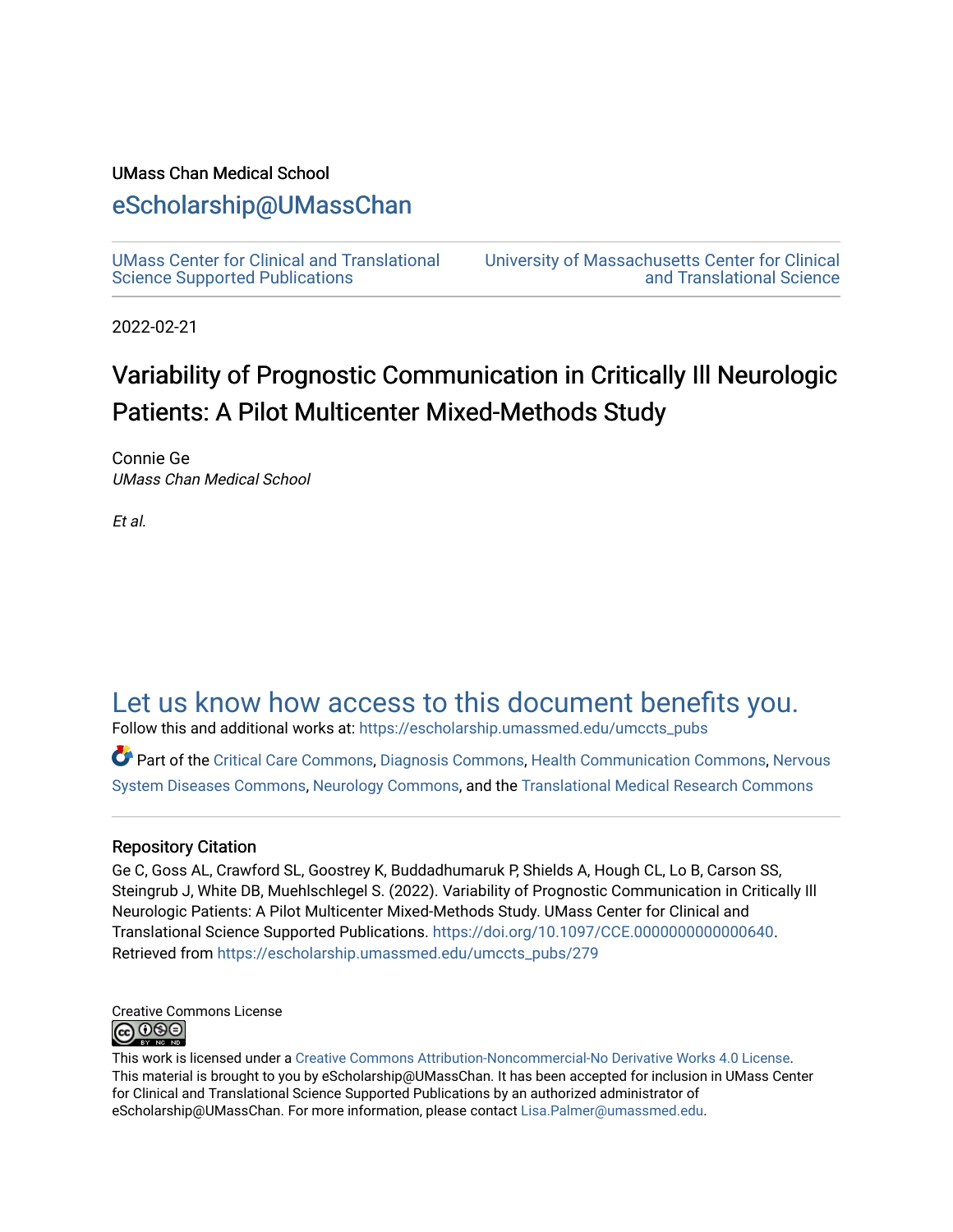**OPEN** 

# Variability of Prognostic Communication in Critically Ill Neurologic Patients: A Pilot Multicenter Mixed-Methods Study

**IMPORTANCE:** Withdrawal-of-life-sustaining treatments (WOLST) rates vary widely among critically ill neurologic patients (CINPs) and cannot be solely attributed to patient and family characteristics. Research in general critical care has shown that clinicians prognosticate to families with high variability. Little is known about how clinicians disclose prognosis to families of CINPs, and whether any associations exist with WOLST.

**OBJECTIVES:** Primary: to demonstrate feasibility of audio-recording clinicianfamily meetings for CINPs at multiple centers and characterize how clinicians communicate prognosis during these meetings. Secondary: to explore associations of 1) clinician, family, or patient characteristics with clinicians' prognostication approaches and 2) prognostication approach and WOLST.

**DESIGN, SETTING, AND PARTICIPANTS:** Forty-three audio-recorded clinician-family meetings during which prognosis was discussed from seven U.S. centers for 39 CINPs with 88 family members and 27 clinicians.

**MAIN OUTCOMES AND MEASURES:** Two investigators qualitatively coded transcripts using inductive methods (inter-rater reliability > 80%) to characterize how clinicians prognosticate. We then applied univariate and multivariable multinomial and binomial logistic regression.

**RESULTS:** Clinicians used four distinct prognostication approaches: Authoritative (21%; recommending treatments without discussing values and preferences); Informational (23%; disclosing just the prognosis without further discussions); advisory (42%; disclosing prognosis followed by discussion of values and preferences); and responsive (14%; eliciting values and preferences, then disclosing prognosis). Before adjustment, prognostication approach was associated with center  $(p< 0.001)$ , clinician specialty (neurointensivists vs non-neurointensivists;  $p = 0.001$ ), patient age ( $p = 0.08$ ), diagnosis ( $p = 0.059$ ), and meeting length ( $p = 0.03$ ). After adjustment, only clinician specialty independently predicted prognostication approach  $(p = 0.027)$ . WOLST decisions occurred in 41% of patients and were most common under the advisory approach (56%). WOLST was more likely in older patients  $(p = 0.059)$  and with more experienced clinicians  $(p = 0.07)$ . Prognostication approach was not independently associated with WOLST  $(p = 0.198)$ .

**CONCLUSIONS AND RELEVANCE:** It is feasible to audio-record sensitive clinician-family meetings about CINPs in multiple ICUs. We found that clinicians prognosticate with high variability. Our data suggest that larger studies are warranted in CINPs to examine the role of clinicians' variable prognostication in WOLST decisions.

**KEY WORDS:** brain injuries; communication; critical care; decision-making; family; goals; prognosis; treatment outcome

The vast majority, of critically ill neurologic patients (CINPs), upwards of four in five, die after withdrawal-of-life-sustaining treatments (WOLST) by family members acting as surrogate decision-makers (1–3). Several Connie Ge, BA1 Adeline L. Goss, MD2 Sybil Crawford, PhD3 Kelsey Goostrey, MPH1 Praewpannarai Buddadhumaruk, RN, MS4 Anne-Marie Shields, RN, MS4 Catherine L. Hough, MD, MSc<sup>5</sup> Bernard Lo, MD<sup>6</sup> Shannon S. Carson, MD7 Jay Steingrub, MD<sup>8</sup> Douglas B. White, MD, MAS4 Susanne Muehlschlegel, MD, MPH1,9,10

Copyright © 2022 The Authors. Published by Wolters Kluwer Health, Inc. on behalf of the Society of Critical Care Medicine.This is an open-access article distributed under the terms of the [Creative Commons](http://creativecommons.org/licenses/by-nc-nd/4.0/) [Attribution-Non Commercial-No](http://creativecommons.org/licenses/by-nc-nd/4.0/) [Derivatives License 4.0 \(CCBY-](http://creativecommons.org/licenses/by-nc-nd/4.0/)[NC-ND\),](http://creativecommons.org/licenses/by-nc-nd/4.0/) where it is permissible to download and share the work provided it is properly cited. The work cannot be changed in any way or used commercially without permission from the journal.

DOI: **10.1097/CCE.0000000000000640**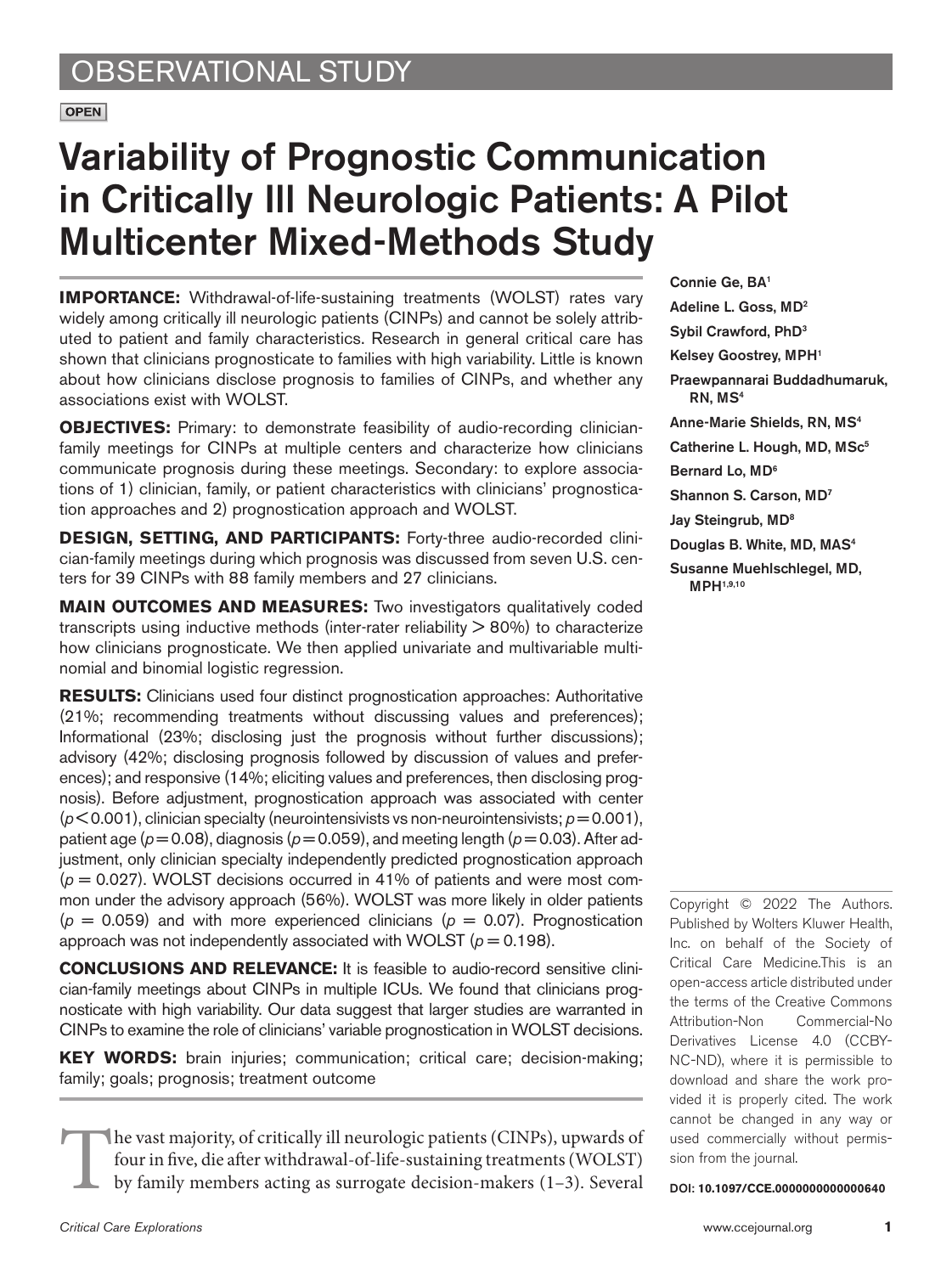studies in CINPs have documented an alarming variability of WOLST rates between centers, ranging from 0% to 96% in stroke, and 45–87% in severe traumatic brain injury, even after adjusting for disease severity and patient's age (4, 5). While patient and family characteristics, including race, socioeconomic factors, geographic location, religiosity, and personal values, may partly be responsible for this variability (6, 7), breakdowns in clinician-family communication may also pose a potential explanation. Empirical research in general critical care has confirmed a substantial variability in how clinicians disclose prognosis and treatment recommendations to families (8, 9). In CINPs, families must consider the patients' potential for long-term physical and cognitive disability when contemplating WOLST decisions (10–12) and therefore routinely turn to clinicians to provide them with a prognosis. The stakes of prognostic miscommunication and breakdowns in clinician-family communication are especially high in CINPs; they range from potentially premature WOLST decisions leading to the death of a patient who may have otherwise had an acceptable outcome with continued treatment, to the prolongation of life with physical or cognitive dysfunction that patients would have considered intolerable or a state worse than death (2, 13–16), and long-term psychologic distress in family members (17, 18).

Despite the importance of prognostication, clinicians receive little to no training in prognostic communication (5, 13) and no evidence-based guidelines exist for how to effectively disclose prognosis to the families of CINPs. There are no empirical studies that directly examine clinician-family communication for CINPs. Our lack of understanding of how clinicians currently disclose prognosis and treatment recommendations for CINPs in practice is a major barrier to developing acceptable, evidence-based interventions to improve clinician-family communication, decrease misunderstandings about prognosis, and achieve patient value-congruent decisions.

Our primary objectives in this pilot study were to demonstrate feasibility of audio-recording sensitive goals-of-care family meetings for CINPs and to characterize how clinicians communicate prognosis and treatment recommendations during these meetings. We hypothesized that we could identify several distinct prognostic communication approaches used by clinicians. Secondary exploratory objectives included

whether: 1) certain clinician, family, or patient characteristics predict clinicians' prognostication approaches and 2) clinician's prognostication approaches predict WOLST.

# **METHODS**

#### Study Design and Enrollment

We conducted a mixed-methods analysis of audiorecorded clinician-family meetings between families of CINPs and their treating clinicians, during which prognosis or goals of care were discussed. We pooled audio recordings and their de-identified transcripts from two cohorts (**Fig. 1**). Cohort 1 included a subset of CINPs from a parent multicenter study in six centers on clinician-family communication and prognostic disclosure, recorded between 2009 and 2012. Cohort 2 included family meetings from a separate, single neuro-ICU, recorded in 2019. Recruitment details for the two cohorts are further described in the **Supplementary Methods** [\(http://links.lww.com/](http://links.lww.com/CCX/A929) [CCX/A929](http://links.lww.com/CCX/A929)). A full description of study methods for cohort 1 were previously published (19). The rationale for combining cohorts with recordings obtained 5–10 years apart was to: 1) demonstrate feasibility of audiorecording sensitive clinician-family meetings at multiple centers and 2) ameliorate selection bias and lower disease variety as a result from restricting our cohort to the contemporary recordings from a single center.

The Institutional Review Boards at the University of Massachusetts Medical School (No. H00016916) and University of Pittsburgh (No. PRO09050285) approved the studies. Clinician-family meetings were timed, audio-recorded, and professionally transcribed. De-identified transcripts were imported into NVivo qualitative data analysis software (Version 12; QSR International (Americas), Burlington, MA, 2018).

In both studies, clinicians and surrogates completed standardized written questionnaires after the clinicianfamily meeting to capture their demographic data; patient demographics and clinical data were abstracted from medical records.

#### Qualitative Analysis

Two independent coders (C.G., A.L.G.) developed an initial codebook using an inductive approach coding the same five transcripts in parallel. This is a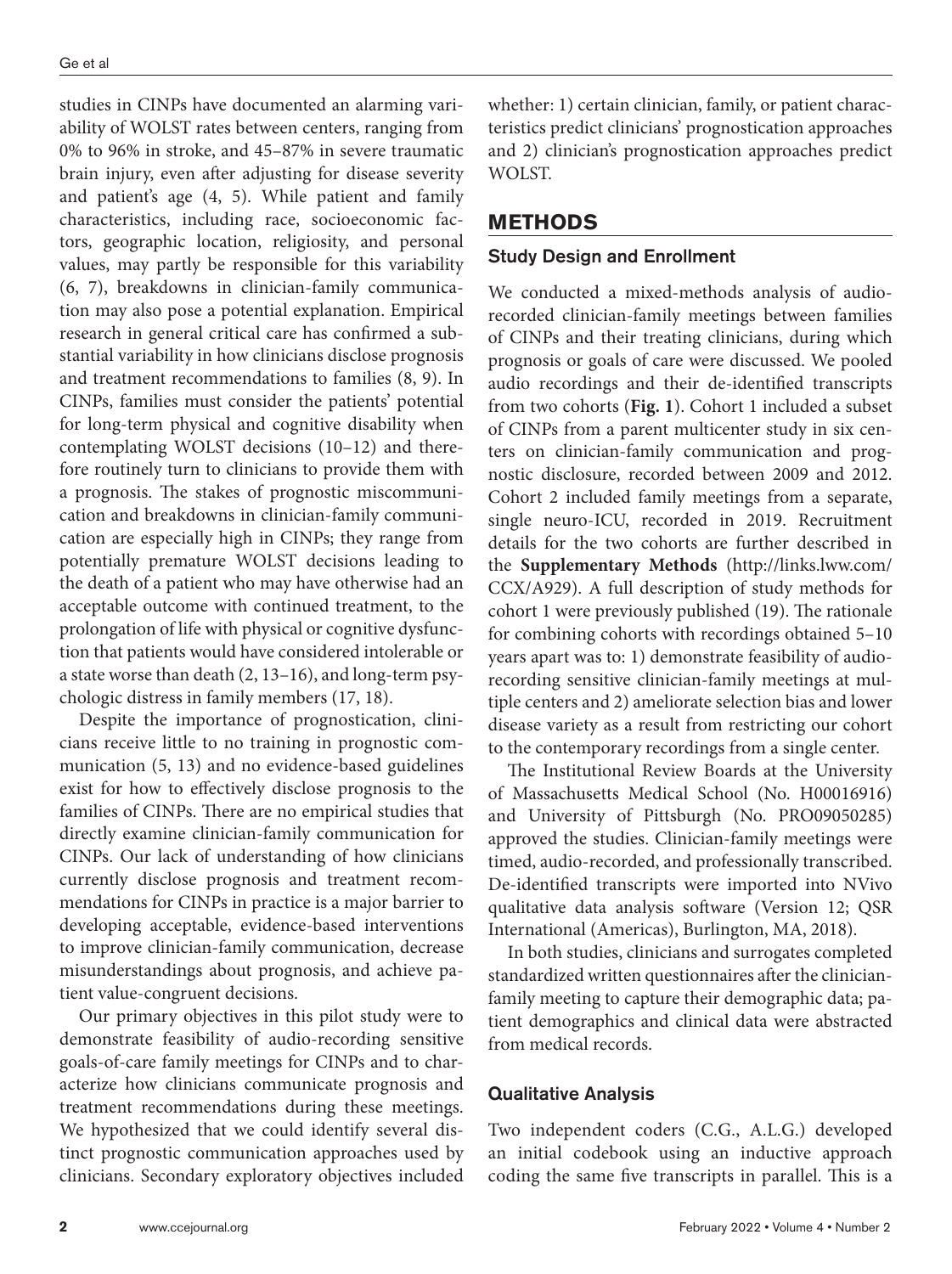

Figure 1. Flow chart of participant enrollment and exclusions. Cohort 1 includes a subset of critically ill neurologic patients from a parent multicenter study in six centers on clinician-family communication and prognostic disclosure. Cohort 2 includes family meetings recorded from a neuro-ICU at a single center.  $d/t =$  due to,  $GOC =$  goals of care.

qualitative research method during which codes and themes emerge without applying previous knowledge or frameworks (20). Over a series of meetings and analysis of four additional transcripts, the investigators reviewed and reconciled coding differences with a third investigator (S.M.) to refine the codebook. They modified the codebook iteratively as themes coalesced or new themes appeared until strong interrater reliability (kappa  $= 0.86$ ) and theme saturation was achieved without any new themes emerging, coding a total of nine transcripts (21%) in parallel (21). Then, both investigators applied the codebook to the remaining transcripts independently. Next, one investigator used this codebook to create a de novo framework that combined themes into distinct prognostic communication approaches. We developed this framework so that each clinician-family meeting was characterized by one prognostic communication approach without overlap, in order to examine the broader consequences of communication rather than narrowing our focus through line-by-line comparisons. Afterward, using this framework, the two coders independently assigned prognostic communication approaches to all transcripts. Any discrepancies were resolved through group discussion until 100% agreement was achieved.

Because we aimed to characterize clinicians' approaches to prognostication and goals-of-care communication, our pre hoc exclusion criterion was to exclude meetings that lacked such discussions.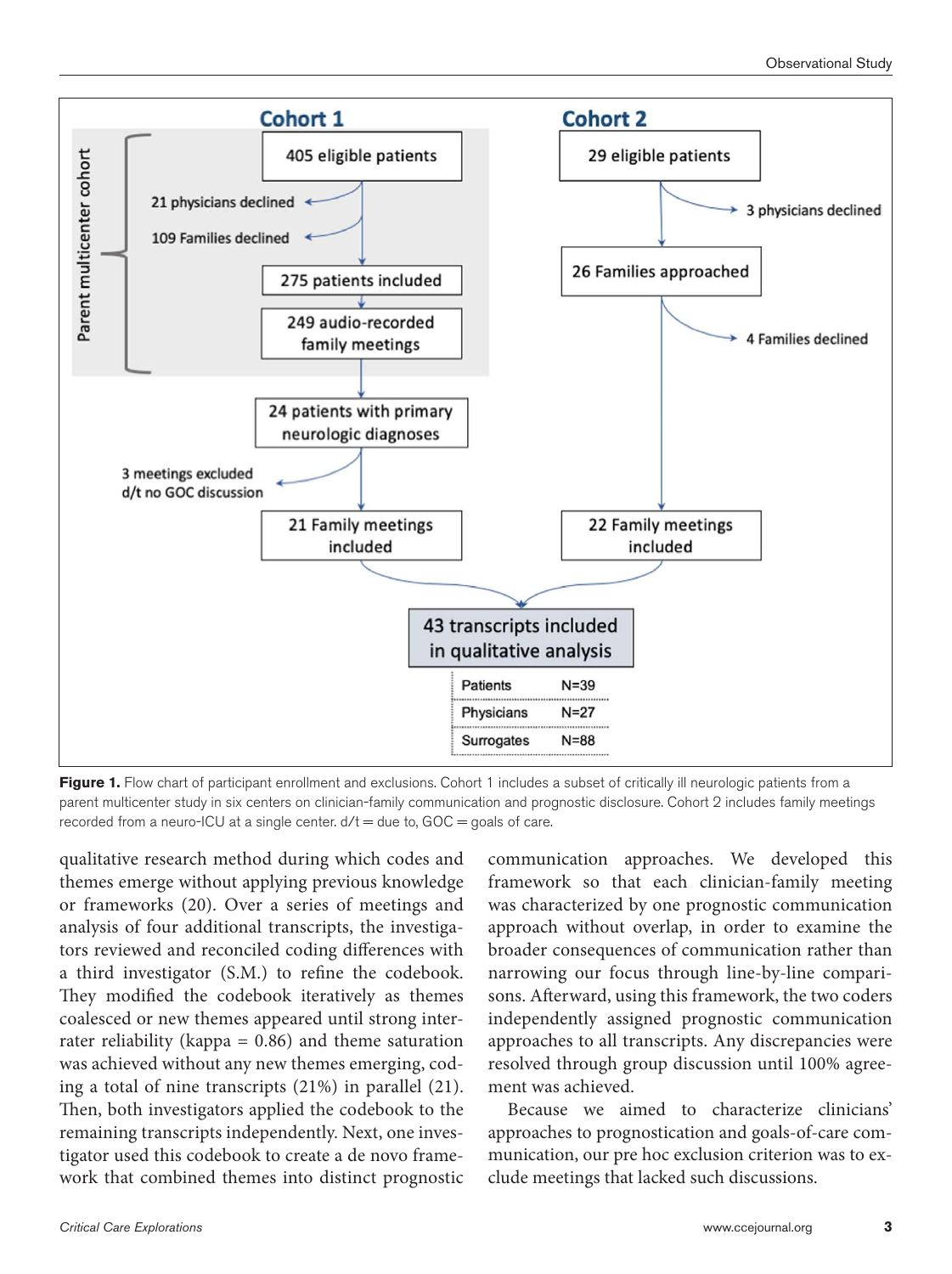#### Quantitative Analysis

To examine univariate associations between approaches and family, clinician, and patient factors, as well as with final goals-of-care decision (WOLST vs survival), we applied Fisher exact test for categorical data and exact Kruskal-Wallis test for continuous data. We applied multivariable multinomial logistic regression to identify predictors of clinicians' prognostication approaches and to explore independent associations of prognostication approach with WOLST, adding variables from the univariate analysis with *p* value of less than or equal to 0.2 into the multivariable model (see Supplementary Methods for more detail [http://links.lww.com/CCX/](http://links.lww.com/CCX/A929) [A929\)](http://links.lww.com/CCX/A929). All quantitative analyses were performed in SAS 9.4 (SAS Institute, Cary, NC). Graphs were generated using Prism 7 (GraphPad Software, San Diego, CA).

## **RESULTS**

#### **Participants**

Characteristics for all participants are shown in **Supplementary Table 1** [\(http://links.lww.com/](http://links.lww.com/CCX/A924) [CCX/A924\)](http://links.lww.com/CCX/A924), and clinician characteristics by specialty are further detailed in **Supplementary Table 5** (http://links.lww.com/CCX/A928). In cohort 1 (original data set  $n = 275$  patients), 24 patients with 24 associated clinician-family recordings had a primary neurologic diagnosis and were eligible for inclusion in our study. Per our exclusion criteria, we excluded three recordings that lacked any discussion of prognosis or goals of care; hence, we included 21 recordings of 21 patients in our analysis.

In cohort 2 (data collected in 2019), 25 patients with 29 associated clinician-family recordings were eligible for inclusion. Four surrogates and three clinicians (for seven patients) declined participation (recruitment rate 76%). We included 22 recordings of 18 eligible patients.

In total, we analyzed 43 clinician-family meetings for 39 patients, with 88 surrogate and 27 clinician participants (Fig. 1).

#### Framework Describing Clinician Communication Approaches

We created a de novo framework describing four distinct prognostic communication approaches used by clinicians during the clinician-family meetings. These included the authoritative, advisory, responsive, and informational approaches (**Table 1** shows representative examples).

## **TABLE 1.**

# Framework Defining Clinicians' Prognostic Communication Approaches

| <b>Prognostic</b><br><b>Communication</b><br><b>Approach</b> | <b>Definition</b>                                                                                                                                                 | <b>Examples</b>                                                                                                                                                                                                                                                   |
|--------------------------------------------------------------|-------------------------------------------------------------------------------------------------------------------------------------------------------------------|-------------------------------------------------------------------------------------------------------------------------------------------------------------------------------------------------------------------------------------------------------------------|
| Authoritative                                                | Clinician gives a recommendation<br>about specific treatments or<br>decisions without prior discussion<br>of values and preferences                               | "I think that she's going to need a feeding tube regardless, honestly"<br>"We recommend what is called a tracheostomy"<br>"I think we're at that point where we would recommend that we<br>consider it, if not actually go ahead and call the surgeons to do it." |
| Informational                                                | Clinician engages in prognostic<br>disclosure without providing<br>treatment recommendations or<br>discussing values and preferences<br>during the entire meeting | "I'm sorry, but this is fairly serious"<br>"He has tremendous capacity to improve"<br>"He's gonna be diminished as far as the brain goes. He might<br>have memory gaps. He might have emotional changes.<br>He might have actually personality changes."          |
| Advisory                                                     | Clinician first provides prognostic<br>estimates followed by asking the<br>surrogates to think about values<br>and preferences                                    | "We've discussed a little bit what to expect What is it that he<br>would accept as okay still, even if we told you that he may not<br>return back to his baseline?"                                                                                               |
| Responsive                                                   | Clinician first asks surrogates to<br>think about values and prefer-<br>ences, followed by discussing<br>prognosis related to elicited<br>values and preferences  | "Our job at this point is to try to figure out, so we can tell you<br>what we are looking at for his recovery what he would<br>want us to do and what he would not want us to do."                                                                                |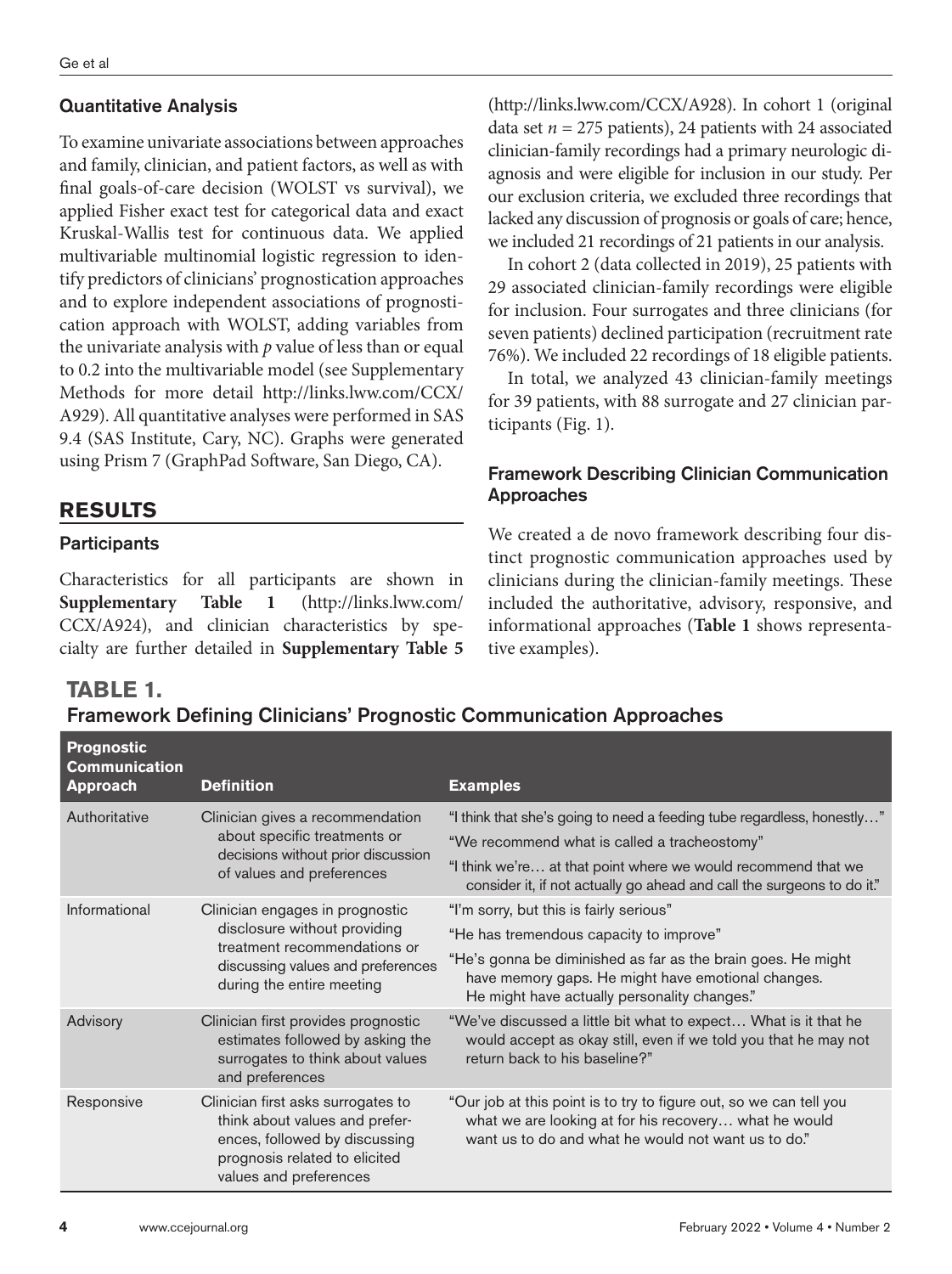#### Authoritative Approach

We defined the authoritative approach as one in which clinicians made direct treatment recommendations without eliciting patient values and preferences (VPs) and provided their opinions on one treatment path without discussing other possible options. Clinicians used the authoritative approach in nearly a quarter of all meetings (9/43 [21%]) and in half of all meetings in which treatment recommendations were made (9/18 [50%]).

Under this approach, some recommendations were phrased as a "given" in the patients' recovery, as in "He's still very deconditioned with his breathing and, uh, he will need a tracheostomy," while others were presented as opinions, as in "I've done this for my loved ones before. I would not shock him. I don't think it's going to result in anything good." We noted some differences in how clinicians used this approach. In four of nine meetings, clinicians did not address or elicit VPs during the entirety of the meeting. In three of nine meetings, clinicians made some effort to discuss VPs but proceeded to give a recommendation without receiving an answer from the surrogate.

#### Informational Approach

In this approach, clinicians engaged only in prognostic disclosure, without any discussions of VPs and without providing treatment recommendations, or describing available treatment options (10/43 [23%]).

Six out of 10 clinicians, who used the informational approach, explicitly acknowledged the uncertainty inherent to the patients' clinical course and diagnosis, for example: "Unfortunately, with this kind of a disease[…]there's nothing set in stone." However, none of these clinicians offered any additional guidance on what factors surrogates could consider when making decisions.

In two meetings, clinicians asked questions regarding the patients' lifestyle, for instance: "What does he do for work?" These clinicians did not proceed to make recommendations or explain to surrogates why lifestyle indicators are important factors in decision-making.

#### Advisory Approach

The advisory approach was characterized by the inclusion and acknowledgment of multiple treatment courses depending on the patient's VPs. It was the most frequently used approach (18/43 meetings [42%]). Clinicians began with discussion of prognostic disclosure and then asked surrogates to think about VPs. As one clinician outlined to the family, "Let me talk a little bit about prognosis and then I was hoping you could teach us a little bit more about who he is."

One strategy used by many clinicians under this approach was to actively transition the conversation from prognostication to discussing VPs. For example, "I need to shift the focus now to decision making[…]," and "What I'm giving you is totally my medical opinion [...] But what you need to give us is-you need to tell us what you think he would want in this situation."

#### Responsive Approach

In six of 43 meetings (14%), clinicians asked surrogates to consider VPs prior to any discussion of prognosis, which we defined as the responsive approach. It differs from the advisory approach in that clinicians targeted their prognostic disclosure specifically to the VPs offered by surrogates. The prognostic disclosure often served as a way of guiding the surrogates or making connections between the VPs and the prognosis, as in this example:

We have briefly talked about how he had some very specific wishes, and he didn't want a feeding tube put in and he wouldn't really wanna be going to live in a nursing facility.[…]At this point, I'm concerned that that's the direction we'd be headed in. And I think it sounds like he would not want that.

In a similar manner, the clinician in the following example gives a prognostic statement in response to the family's suggestion that the patient's history of surviving cancer proves he has a strong will to live:

The difference between that and now is he's not going to be able to return to how he was before. [...] He won't even be able to return to how he was even before he had that initial stroke.

Clinicians used either the advisory or responsive approach in 56% of clinician-family meetings. These two approaches are similar in how they combine discussion of VPs alongside prognostic disclosure as a way of guiding the conversation, and it is this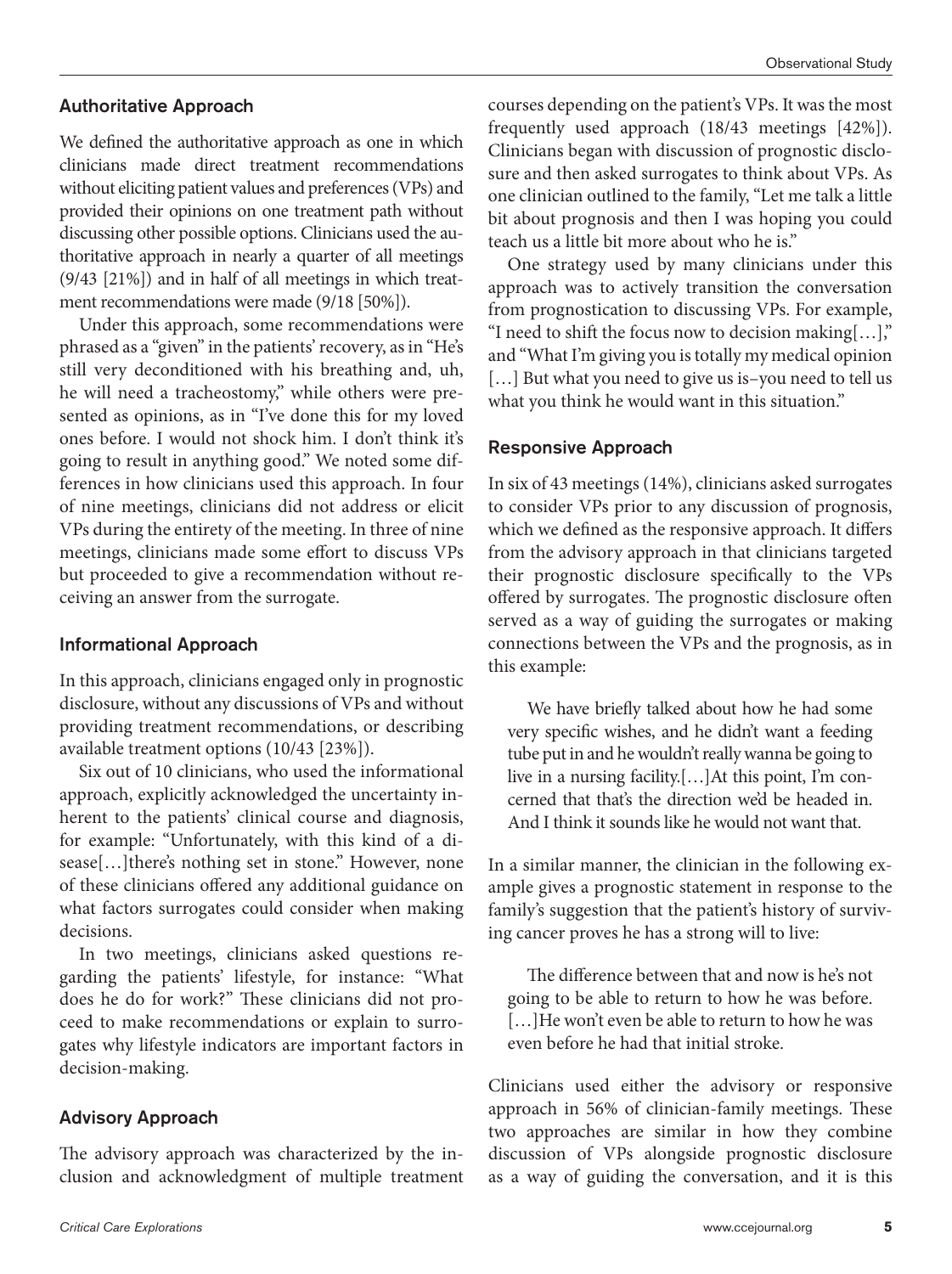integration that sets them apart from the authoritative and informational approaches (44% of meetings). In 15 of 24 meetings during which advisory or responsive approaches were used, clinicians specifically addressed the surrogate's duty in exercising substituted judgment, while this occurred in only three of 19 meetings where Informational or Authoritative approaches were used.

#### Treatment Recommendations

Among all clinician-family meetings, clinicians made treatment recommendations in 18 out of 43 (42%) clinician-family meetings.

Prognostication approaches for clinicians who led multiple clinician-family meetings are described in the **Supplementary Results** [\(http://links.lww.com/CCX/](http://links.lww.com/CCX/A930) [A930](http://links.lww.com/CCX/A930)) and **Supplementary Figure 1** ([http://links.lww.](http://links.lww.com/CCX/A931) [com/CCX/A931\)](http://links.lww.com/CCX/A931).

#### Exploratory Quantitative Analysis

The unadjusted associations of clinician, patient, meeting, and family characteristics with the four prognostic communication approaches are shown in **Supplementary Table 2** [\(http://links.lww.com/CCX/](http://links.lww.com/CCX/A925) [A925](http://links.lww.com/CCX/A925)). We found that the type of approach was associated with center  $(p < 0.001)$  and clinician specialty, where meetings using the advisory approach was significantly more commonly led by neurointensivists than non-neurointensivists ( $p = 0.01$ ; Fig. 2). There was a trend toward association of patient age with prognostic communication approach, with clinicians using the authoritative approach more often for meetings about younger patients and the advisory approach more often for older patients ( $p = 0.08$ ). Clinicians also used advisory and responsive approaches more frequently for patients with ischemic strokes ( $p = 0.059$ ). None of the other patient characteristics (race, ethnicity, sex) or any of the family characteristics (age, race, ethnicity, sex, education level) were associated with any prognostic communication approaches. Meeting duration was shortest when the informational approach was used ( $p = 0.03$ ). When adjusting for center, clinician specialty, patient age, diagnosis, and meeting duration in the multivariable analysis, only clinician specialty independently predicted clinicians' communication approach. Compared with neurointensivists, in non-neurointensivists, the odds of using the informational approach versus the advisory approach were



**Figure 2.** Prognostic communication approaches used by neurointensivists versus non-neurointensivists. Neurointensivists differ from non-neurointensivists in the approaches they chose to use, with a majority of neurointensivist led meetings characterized by the advisory approach (unadjusted  $p = 0.01$ ). Our small sample size did not allow adjustment by clustering by centers and repeat meetings by individual clinicians.

23-times higher, and the odds of using the authoritative approach versus the advisory approach and the responsive approach versus the advisory approach were five-times higher ( $p = 0.027$ ; **Table 2**).

The univariate analysis of the final goals-of-care decisions by clinicians' prognostic communication approach is shown in **Supplementary Table 3** ([http://](http://links.lww.com/CCX/A926) [links.lww.com/CCX/A926](http://links.lww.com/CCX/A926)). A WOLST decision was made for 16 of 39 (41%) patients and was more likely in older patients (median age, 74.5 yr [interquartile range (IQR), 62–85 yr] vs 52 yr [43–67 yr]; *p* = 0.006). The advisory approach was more commonly used when WOLST decisions were made (56% for WOLST vs 26% for non-WOLST), while the informational approach was less commonly used when WOLST decisions were made (12% vs 35%), but this did not reach statistical significance ( $p = 0.2$ ). WOLST decisions were more common when the clinician leading the meeting was more experienced (median years in practice 16 [IQR, 9–21.5] vs 9  $[6–16]$ ;  $p = 0.07$ ; attending physician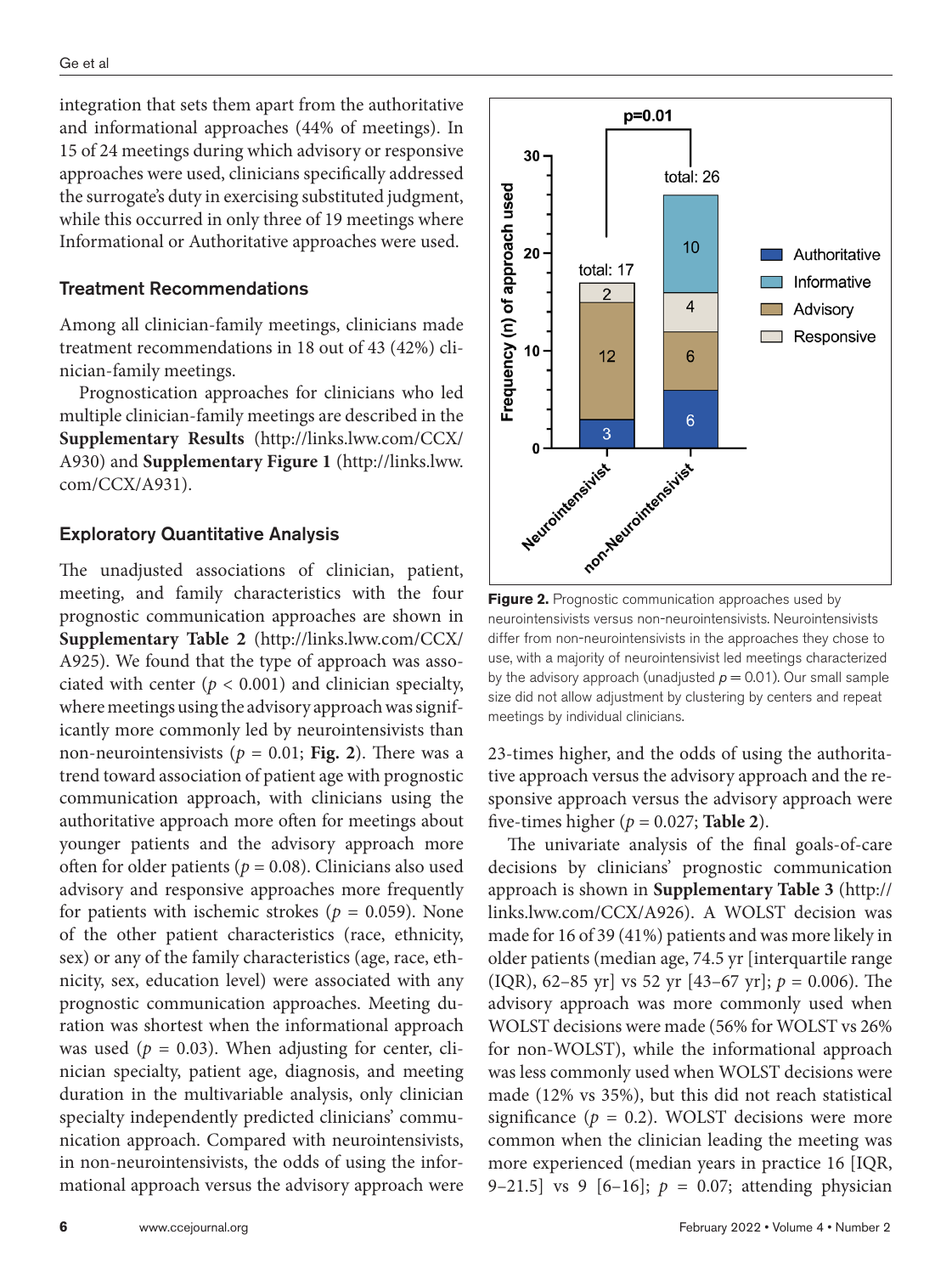|                      | <b>Relative Risk Ratio (95% CI)</b> |                   |                                                                            | <b>Overall</b>   |
|----------------------|-------------------------------------|-------------------|----------------------------------------------------------------------------|------------------|
| <b>Predictor</b>     |                                     |                   | Authoritative vs Advisory Responsive vs Advisory Informational vs Advisory | $\boldsymbol{p}$ |
| Clinician specialty: |                                     |                   |                                                                            | 0.027            |
| Neurointensivist     | Reference                           | Reference         | Reference                                                                  |                  |
| Non-neurointensivist | $5.2(0.9-29.3)$                     | $5.2(0.7 - 37.9)$ | $23.4(2.3-235.5)$                                                          |                  |

**TABLE 2.**  Multivariable Analysis for Clinicians' Prognostication Approach

94%  $\pm$  15% vs 74%  $\pm$  17%;  $p = 0.21$ ) and was a neurointensivist (56%  $\pm$  9% vs 30%  $\pm$  7%;  $p = 0.19$ ), but none of these characteristics reached statistical significance due to limited power. In the multivariable model, only patient age  $(p = 0.02)$ , but not prognostic communication approach or any other variables, remained independently associated with WOLST (**Supplementary Table 4**, <http://links.lww.com/CCX/A927>). Assuming a medium effect size (Cohen's  $w = 0.3$ , 80% power, and  $\alpha = 0.05$ ), we estimated that we would find a statistically significant association between WOLST and clinicians' prognostic communication approach with a sample size of 122 clinician-family meetings.

# **DISCUSSION**

In this pilot study, we demonstrated that it is feasible to audio-record "real-life" clinician-family goals-ofcare meetings in the neuro-ICU, with a recruitment rate similar or higher than reported for general critical care (22, 23). We characterized four distinct prognostic communication approaches used by clinicians. Clinicians' prognostication approaches were highly variable, particularly regarding the elicitation of VPs. Our empirical study is unique in CINPs and begins to understand how clinicians communicate prognosis to the families of these patients.

We found key distinguishing features in how clinicians disclose prognosis, make treatment recommendations, and elicit VPs. We found that clinicians made treatment recommendations in 18 of 43 meetings, which is consistent with previous research describing clinicians' reluctance in making recommendations (23, 24). However, nine of these meetings were conducted via an authoritative approach without incorporation of VPs. For the other nine meetings where recommendations were made, surrogate decision-makers were supported through clarifying surrogates' misunderstandings on outcomes or by counseling surrogates on what

treatments were indicated for the described VPs. Studies show that clinicians' recommendations carry significant weight as one factor in medical decision-making for surrogates (25–27) and may guide surrogates through making informed decisions during complex and emotionally demanding situations (11, 24, 28–30). Furthermore, surrogates value clinician recommendations that support or offer additional decision-making guidance, thereby lessening adverse surrogate outcomes such as poor understanding of prognosis or treatments and high rates of decisional regret (31–35).

An analysis of clinicians' roles during prognostic meetings in general critical care found similarly low rates of making recommendations (23). Our study, however, focused more on clinician-initiated statements rather than on the delineation of roles between clinicians and surrogates during decision-making. With this focus, our attention in the qualitative analysis was drawn to the infrequency with which clinicians elicited VPs. It is possible that discussion of VPs occurred prior to the recorded meetings, but prior discussions were not referenced in any recorded interviews. It is concerning that in nearly half of the clinician-family meetings, clinicians used an authoritative or informational approach with no discussion of VPs, despite the known importance of doing so (36–40). Furthermore, in nearly a quarter of meetings, clinicians made treatment recommendations without eliciting the patients' VPs.

Although our study did not examine underlying clinician motivations, one key finding was that clinicians vary in how they approach communication in clinicianfamily meetings. Possible clinician-level factors contributing to this variability proposed in previous work include: internal biases leading to self-fulfilling prophecies, a sense of prognostic nihilism, clinician agreement with substituted judgment, and differing levels of personal comfort and experience (14, 24, 41, 42). We must be careful not to overinterpret our observations because it is also possible that certain meetings varied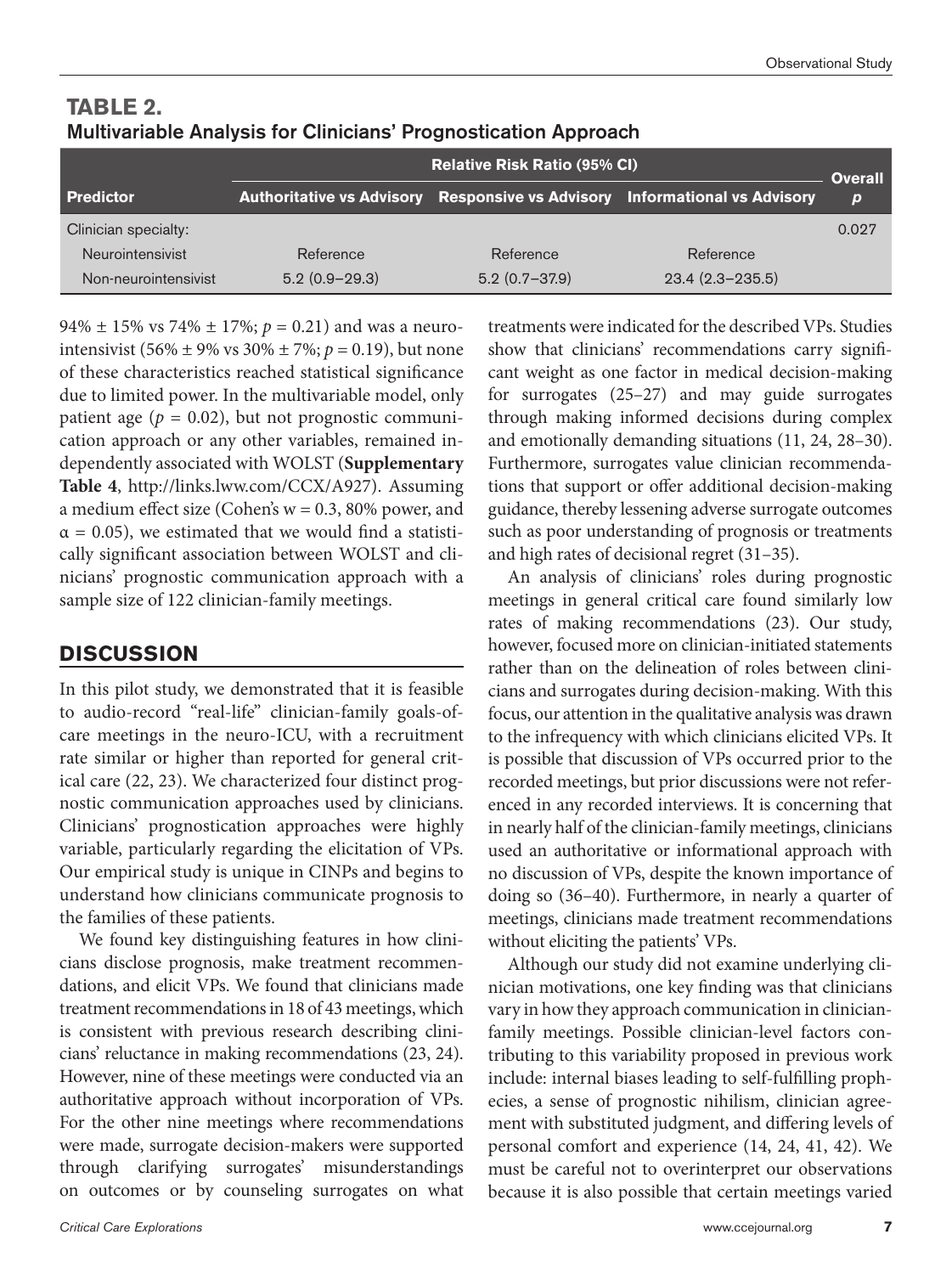depending on family interactions, both verbal and nonverbal, during or outside of the recorded clinicianfamily meeting, external factors such as differences in patients or workplace environments, and surrogate preferences (10, 11, 41–45). Additional research is needed to understand what clinician-specific or other factors may contribute to the variability in prognostic communication approaches for CINPs (13, 14).

Our initial quantitative exploration similarly suggests that clinician factors may be associated with the choice of approach, given that neurointensivists were more likely to use the advisory approach compared with clinicians from other specialties. However, we must note that our study included only four neurointensivists, all from the same center, which likely shaped their approaches to goals-of-care family meetings in ways not explicitly measured or described here. We additionally found that WOLST decisions were more commonly made when the clinician leading the meeting was an attending physician with more years of training, although these were not statistically significant, likely due to our small sample size. Future, larger studies must validate our findings. We also found that use of advisory or responsive approaches with elicitation of VPs was associated with longer duration of clinician-family meetings. Empirical research has suggested that increased duration of meetings provides more opportunities for surrogates to speak, understand the goals of care, and discuss patient wishes, and therefore may be associated with higher family satisfaction and lower long-term surrogate psychologic burden (31, 46, 47). Future research in CINPs measuring quality of communication and surrogate health outcomes will be important in untangling this relationship with prognostication approaches. We did not find that family characteristics, including education level, race, or ethnicity, were associated with either communication approaches or WOLST decisions (9). Possible explanations include our small sample size and a relatively homogenous cohort with 83% non-Hispanic White family participants.

Our study's strengths include the examination of recordings of real-life clinician-family communications from multiple centers with a variety of CINPs admitted to geographically diverse medical, medicalsurgical, and neurologic ICUs. These communications are generally considered difficult to capture due to the substantial effort in recruitment and their sensitive nature. Although we forgo the control of variables that comes with conducting studies under simulation-based

scenarios, we benefit by minimizing the barriers of translating our results into clinical practice.

Limitations included a relatively small sample size with limited racial and ethnic diversity, thereby limiting transferability and adjustment for clustered confounders. Our single center neuro-ICU (cohort 2) is overrepresented, potentially contributing to selection bias. We were unable to adjust for ICU structure, rounding practices, or additional information potentially provided to families before the clinician-family meeting or during prior clinician-family meetings. Recordings occurred over a period of 5–10 years, raising the concern that clinician-family communication may have evolved over this time period. We did not examine differences in communication approaches between the earlier and later cohorts because recordings for both occurred at different centers, and we lacked power to adjust for this difference. However, while communication with families has changed over the last 50 years (48), our review of the literature did not discover evidence that it has evolved much over the last 5–10 years. Despite attempts at difficult conversation training to improve communication with families in ICUs (49, 50), no research has documented a change in physicians' actual practice, potentially because learned communication skills decline as physicians progress in their medical training (51). Knowing that they were being audio-recorded may have changed the approaches of clinicians who agreed to participate (Hawthorne effect [52]). Therefore, we may have included only the clinicians comfortable with being observed or recorded, thereby underestimating the true range of clinician variability. Our study only describes what is observed and does not explain the cause of the variability. To know if this variability is intrinsic or extrinsic to the clinician would require a level of control over the environment that is not possible when recording real-life meetings (53). Finally, we examined only clinician attributes in order to explore potential targets of intervention, but communication is bidirectional and what surrogates say likely influences the clinician-surrogate dialogue. Although we assessed "approaches" that encompass meetings in their entirety, there are still uncontrollable differences in how families drive discussion that are not accounted for in our study design.

In summary, our pilot mixed-methods study describes the variability in clinicians' approaches to goals-of-care communication in CINPs. Validation in a larger, contemporary cohort is necessary. We do not propose that one approach is always better than another, but rather that prognostication approaches have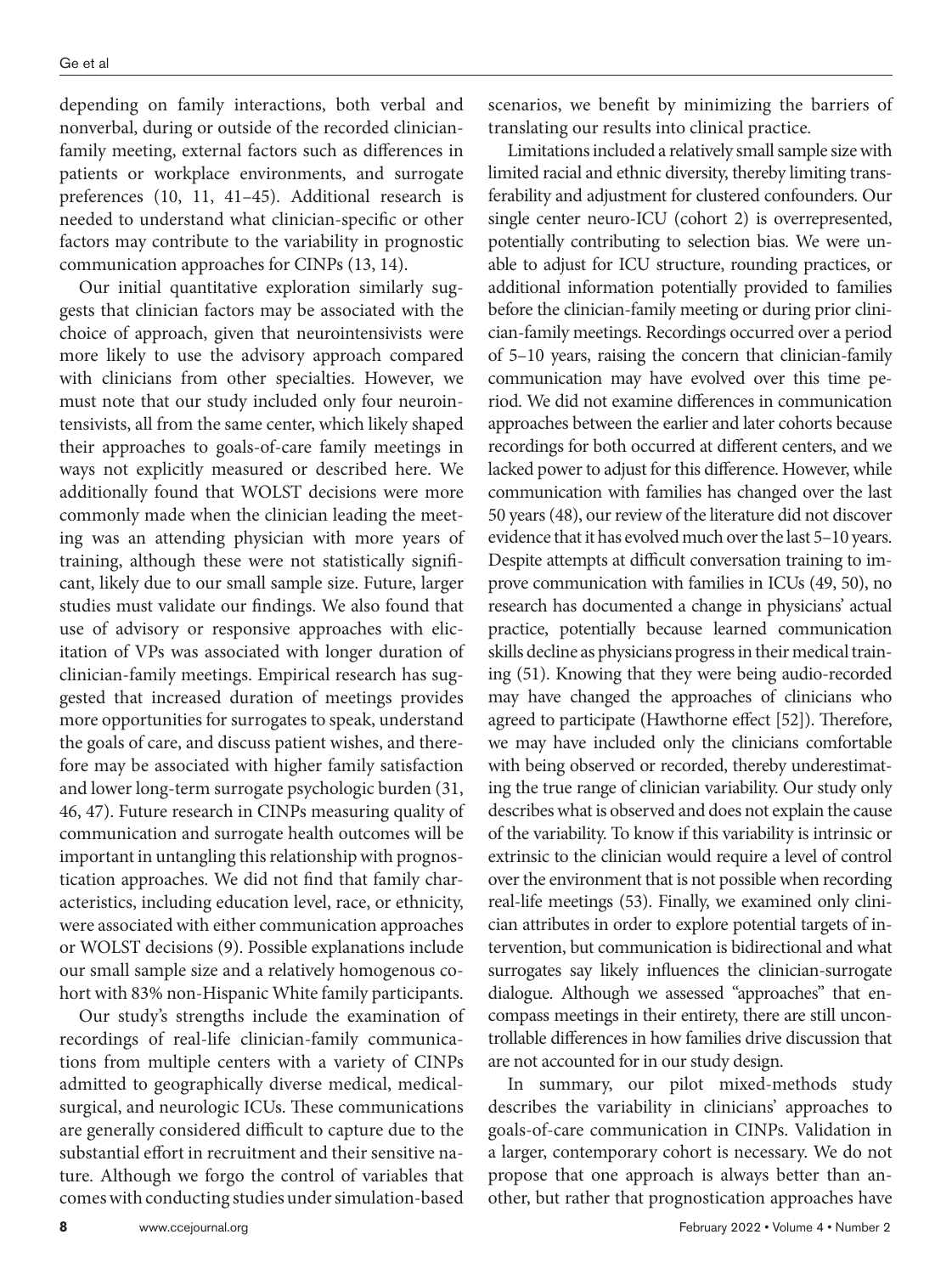important distinctions. Understanding what components contribute to these differences may guide clinicians in clinical practice. Importantly, we demonstrated the feasibility of studying real-life clinician-family meetings for CINPs, and future large studies involving a more diverse sample of participants will be essential in developing acceptable and evidence-based interventions that help clinicians and families achieve treatment decisions consistent congruent with patient VPs.

- *1 Department of Neurology, University of Massachusetts Chan Medical School, Worcester, MA.*
- *2 Department of Internal Medicine, Division of Neurology, Highland Hospital, Oakland, CA.*
- *3 Department of Graduate School of Nursing, University of Massachusetts Tan Chingfen Graduate School of Nursing, Worcester, MA.*
- *4 Department of Critical Care Medicine, University of Pittsburgh School of Medicine, Pittsburgh, PA.*
- *5 Department of Internal Medicine, Division of Pulmonary Medicine and Critical Care Medicine, Oregon Health Sciences University, Portland, OR.*
- *6 Department of Medicine, University of California San Francisco, San Francisco, CA.*
- *7 Department of Medicine, Division of Pulmonary and Critical Care Medicine, University of North Carolina School of Medicine, Chapel Hill, NC.*
- *8 Department of Internal Medicine, Division of Pulmonary Medicine and Critical Care Medicine, University of Massachusetts Medical School-Baystate, Springfield, MA.*
- *9 Department of Anesthesia/Critical Care, University of Massachusetts Chan Medical School, Worcester, MA.*
- *10 Department of Surgery, University of Massachusetts Chan Medical School, Worcester, MA.*

*Supplemental digital content is available for this article. Direct URL citations appear in the printed text and are provided in the HTML and PDF versions of this article on the journal's website (<http://journals.lww.com/ccejournal>).*

*Supported, in part, by the University of Massachusetts Medical School Center for Clinical and Translational Science, which is funded by the National Institutes of Health (NIH) Clinical and Translational Science Award to the University of Massachusetts Medical School (UL1TR000161). Collection of data occurred under the parent multicenter study R01, NIH-National Heart, Lung, and Blood Institute 5R01HL094553.*

*Ms. Ge was funded by the American Academy of Neurology Medical Student Research Scholarship (2020). Dr. White was funded National Institutes of Health (NIH)-National Heart, Lung, and Blood Institute: K24 HL148314; he receives personal fees for roles as associate editor of the American Journal of Respiratory and Critical Care Medicine and as an author for UpToDate. Dr. Muehlschlegel's research time was funded by NIH/Eunice Kennedy Shriver National Institute of Child Health and Human Development 5K23HD080971. Dr. Lo receives personal fees for serving on the Ethics Advisory Council of Takeda*  *Pharmaceuticals, outside the scope of this project. The remaining authors have disclosed that they do not have any potential conflicts of interest.*

*For information regarding this article, E-mail: [Susanne.](mailto:Susanne.muehlschlegel@umassmed.edu) [muehlschlegel@umassmed.edu](mailto:Susanne.muehlschlegel@umassmed.edu)*

# **REFERENCES**

- 1. Mayer SA, Kossoff SB: Withdrawal of life support in the neurological intensive care unit. *Neurology* 1999; 52:1602–1609
- 2. Becker KJ, Baxter AB, Cohen WA, et al: Withdrawal of support in intracerebral hemorrhage may lead to self-fulfilling prophecies. *Neurology* 2001; 56:766–772
- 3. Verkade MA, Epker JL, Nieuwenhoff MD, et al: Withdrawal of life-sustaining treatment in a mixed intensive care unit: Most common in patients with catastropic brain injury. *Neurocrit Care* 2012; 16:130–135
- 4. Turgeon AF, Lauzier F, Simard JF, et al; Canadian Critical Care Trials Group: Mortality associated with withdrawal of life-sustaining therapy for patients with severe traumatic brain injury: A Canadian multicentre cohort study. *CMAJ* 2011; 183:1581–1588
- 5. Holloway RG, Benesch CG, Burgin WS, et al: Prognosis and decision making in severe stroke. *JAMA* 2005; 294:725–733
- 6. Williamson T, Ryser MD, Ubel PA, et al: Withdrawal of life-supporting treatment in severe traumatic brain injury. *JAMA Surg* 2020; 155:723–731
- 7. Garg A, Soto AL, Knies AK, et al: Predictors of surrogate decision makers selecting life-sustaining therapy for severe acute brain injury patients: An analysis of US population survey data. *Neurocrit Care* 2021; 35:468–479
- 8. White DB, Engelberg RA, Wenrich MD, et al: The language of prognostication in intensive care units. *Med Decis Making* 2010; 30:76–83
- 9. White DB, Braddock CH 3rd, Bereknyei S, et al: Toward shared decision making at the end of life in intensive care units: Opportunities for improvement. *Arch Intern Med* 2007; 167:461–467
- 10. Boyd EA, Lo B, Evans LR, et al: "It's not just what the doctor tells me:" Factors that influence surrogate decision-makers' perceptions of prognosis. *Crit Care Med* 2010; 38:1270–1275
- 11. Cai X, Robinson J, Muehlschlegel S, et al: Patient preferences and surrogate decision making in neuroscience intensive care units. *Neurocrit Care* 2015; 23:131–141
- 12. Evans LR, Boyd EA, Malvar G, et al: Surrogate decision-makers' perspectives on discussing prognosis in the face of uncertainty. *Am J Respir Crit Care Med* 2009; 179:48–53
- 13. Hemphill JC 3rd, White DB: Clinical nihilism in neuroemergencies. *Emerg Med Clin North Am* 2009; 27:27–37, vii–viii
- 14. Izzy S, Compton R, Carandang R, et al: Self-fulfilling prophecies through withdrawal of care: Do they exist in traumatic brain injury, too? *Neurocrit Care* 2013; 19:347–363
- 15. Lazaridis C: End-of-life considerations and shared decision making in neurocritical care. *Continuum (Minneap Minn)* 2018; 24:1794–1799
- 16. Wilson JE, Shinall MC, Jr, Leath TC, et al: Worse than death: Survey of public perceptions of disability outcomes after hypothetical traumatic brain injury. *Ann Surg* 2020; 273:500–506